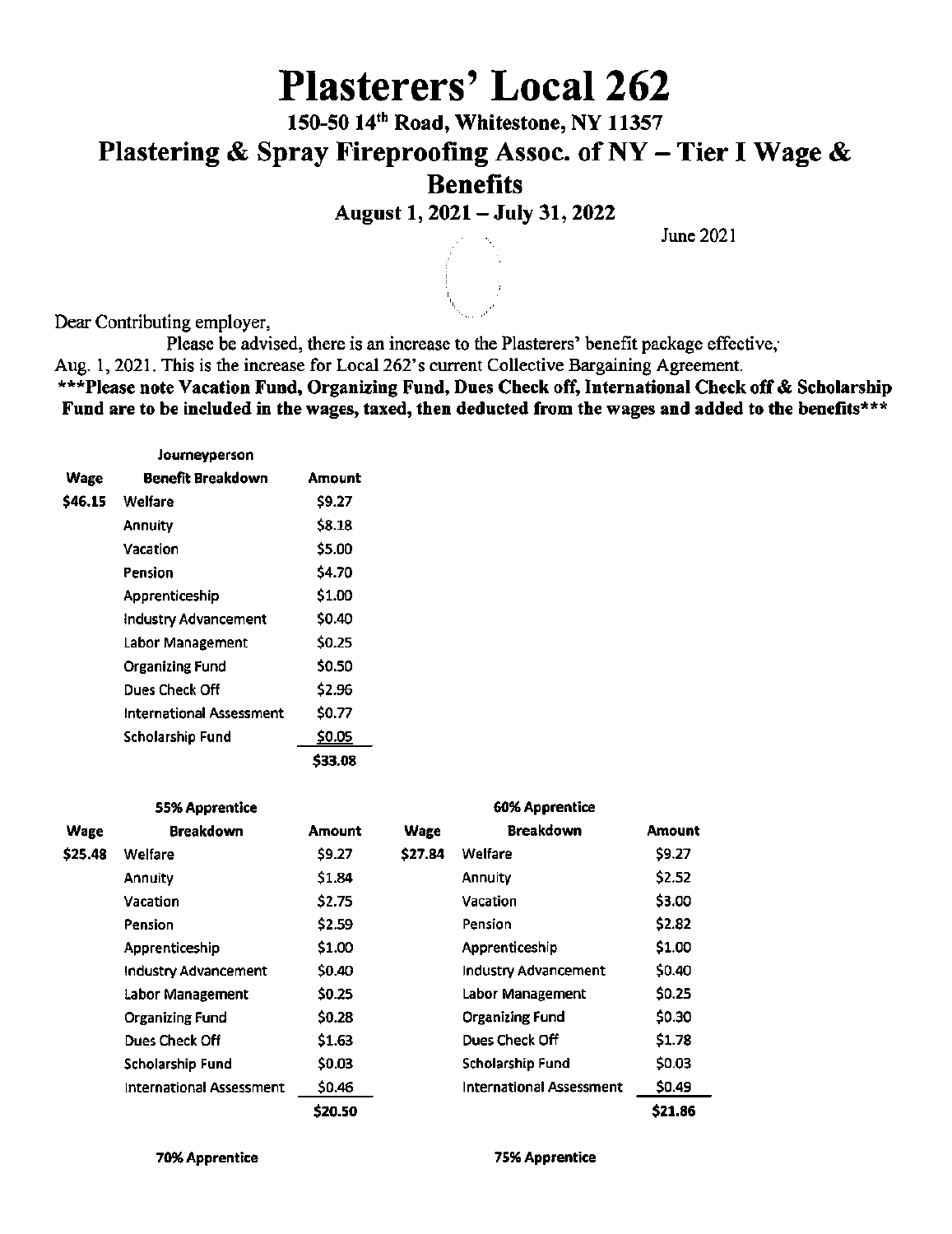| Wage    | <b>Breakdown</b>                | <b>Amount</b> | Wage    | <b>Breakdown</b>                | <b>Amount</b> |
|---------|---------------------------------|---------------|---------|---------------------------------|---------------|
| \$32.48 | Welfare                         | \$9.27        | \$34.80 | Welfare                         | \$9.27        |
|         | <b>Annuity</b>                  | \$3.87        |         | Annuity                         | \$4.55        |
|         | Vacation                        | \$3.50        |         | Vacation                        | \$3.75        |
|         | Pension                         | \$3.30        |         | Pension                         | \$3.53        |
|         | Apprenticeship                  | \$1.00        |         | Apprenticeship                  | \$1.00        |
|         | Industry Advancement            | \$0.40        |         | Industry Advancement            | <b>SO.40</b>  |
|         | Labor Management                | \$0.25        |         | Labor Management                | \$0.25        |
|         | <b>Organizing Fund</b>          | \$0.36        |         | <b>Organizing Fund</b>          | \$0.38        |
|         | Dues Check Off                  | \$2.08        |         | Dues Check Off                  | \$2.24        |
|         | Scholarship Fund                | \$0.04        |         | Scholarship Fund                | <b>SO.04</b>  |
|         | <b>International Assessment</b> | \$0.56        |         | <b>International Assessment</b> | \$0.60        |
|         |                                 | \$24.63       |         |                                 | \$26.01       |

 $\label{eq:2.1} \frac{1}{\sqrt{2}}\left(\frac{1}{\sqrt{2}}\right)^{2} \left(\frac{1}{\sqrt{2}}\right)^{2} \left(\frac{1}{\sqrt{2}}\right)^{2} \left(\frac{1}{\sqrt{2}}\right)^{2} \left(\frac{1}{\sqrt{2}}\right)^{2} \left(\frac{1}{\sqrt{2}}\right)^{2} \left(\frac{1}{\sqrt{2}}\right)^{2} \left(\frac{1}{\sqrt{2}}\right)^{2} \left(\frac{1}{\sqrt{2}}\right)^{2} \left(\frac{1}{\sqrt{2}}\right)^{2} \left(\frac{1}{\sqrt{2}}\right)^{2} \left(\$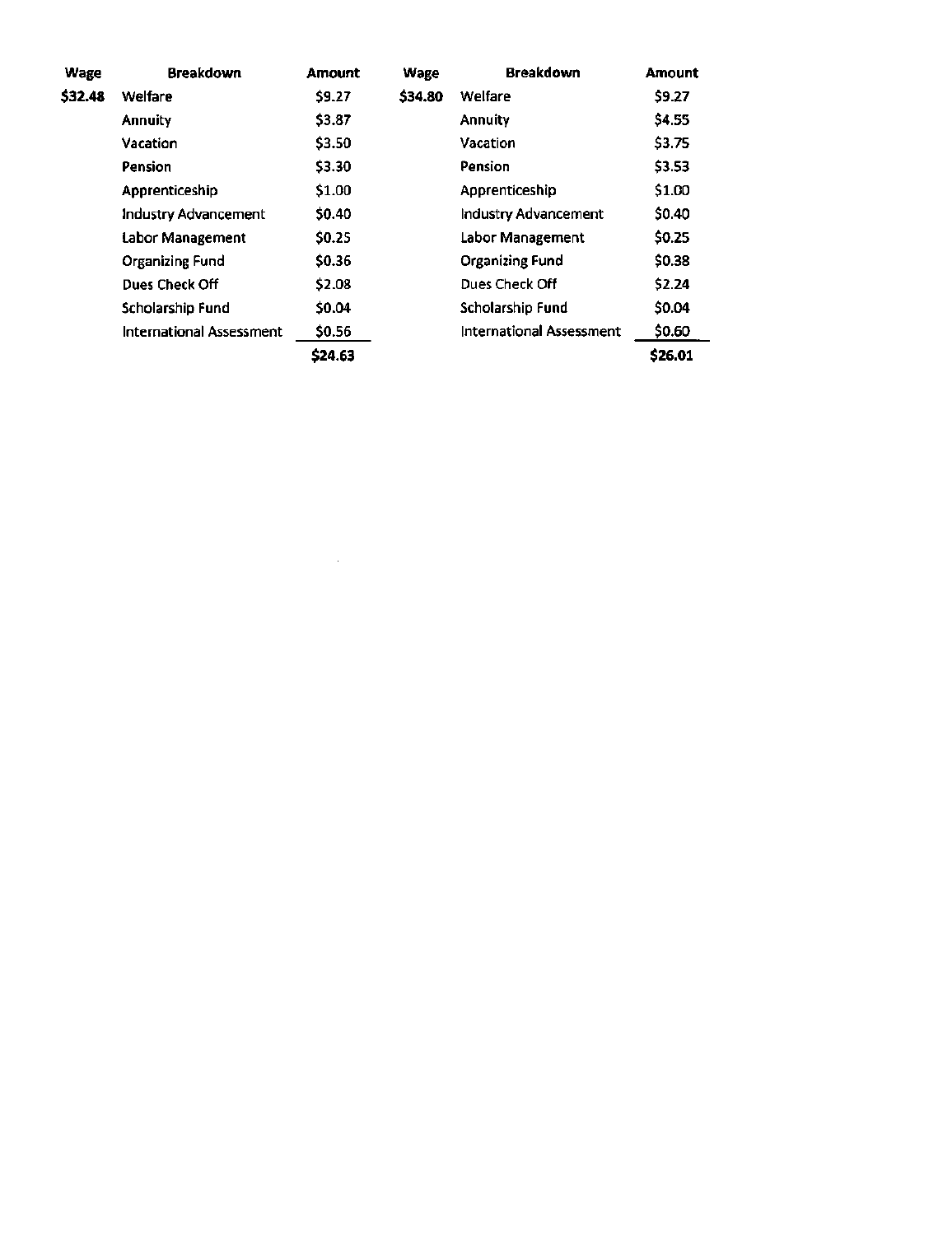### Northeast District Council of the OPCMIA Fringe Benefit Funds -100 Merrick Road, Suite SOOWest, Rockville Centre, NY 11570 Phone: (516)775-2280 Fax: (516)775-4064

#### Remittance Report for Operative Plasterers' Local 262 - Plastering & Spray Fireproofing Assoc., Tier I Effective August 1, 2021:

| Straight (A)        |         |
|---------------------|---------|
|                     | SΤ      |
| Welfare             | \$9.27  |
| Pension             | \$4.70  |
| Apprenticeship      | \$1.00  |
| 1.A.P.              | \$0.40  |
| Check Off           | \$2.96  |
| Int'l. Assessment   | \$0.77  |
| Vacation            | \$5.00  |
| Annuity             | S8.18   |
| Labor Mgmt.         | \$0.25  |
| Organizing Fund     | \$0.50  |
| Scholarship Fund    | \$0.05  |
| Total               | \$33.08 |
| <b>Total Hours:</b> |         |
|                     |         |

Total Due \$

Make one check payable to N.E.D.C. of the OPCMIA Fringe Benefit Funds

The Employer hereby acknowledges and agrees that it is bound by all the terms of the currently effective Collective Bargaining Agreement between the Operative Plasterers' Local 262 and the Plastering & Spray Fireproofing Assoc. of NY, including, without limitation, of the CBA currently in force, addressing contributions to be made to the N.E.D.C. of the OPCMIA Fringe Benefits Fund. Furthermore, the Employer hereby acknowledges and agrees that it is bound by the Agreements and Declarations of Trust (the "Trusts") establishing the Funds, which are incorporated by reference in the CBA. If the Employer wishes to receive a copy of the CBA or the Trusts, please contact the Funds' office at the address and phone number listed above.

EMPLOYER FEDERAL ID#

All INFORMATION BELOW MUST BE FULLY PROVIDED WITH EACH REPORT

EMPLOYERS NAME: EMPLOYERS ADDRESS:

JOB LOCATION

WEEK/MONTH ENDING

| Social Security # | <b>Last Name</b>   | <b>First Name</b> | <b>Total Hours</b> |
|-------------------|--------------------|-------------------|--------------------|
|                   |                    |                   | Worked             |
|                   |                    |                   |                    |
|                   |                    |                   |                    |
|                   |                    |                   |                    |
|                   |                    |                   |                    |
|                   |                    |                   |                    |
|                   |                    |                   |                    |
|                   |                    |                   |                    |
|                   |                    |                   |                    |
|                   |                    |                   |                    |
|                   | <b>Total Hours</b> |                   |                    |
|                   | x Rate             |                   | \$33.08            |
|                   | Amount due:        |                   |                    |

Payments covering contributions to the Operative Plasterers' Local 262 Pension Fund, the N.E.D.C. of the OPCMIA Welfare Fund, Vacation Fund, Annuity Fund, Apprenticeship Fund, lAP Funds, Organizing Fund, LMC Fund, Dues, and International Assessment shall be made weekly. A single check covering the combined contributions to the above mentioned Funds shall be made payable to the N.E.D.C. of the OPCMIA Fringe Benefit Funds. This check shall be given to the shop steward or Operative Plasterer on the job on the employers regular pay day, who shall in turn verify the correctness of the amounts and the number of employees covered. Where an employee is laid off and receives his wages other than on the employers regular pay day, said employee shall be given a check to cover the contributions due the aforesaid funds.

\*\*The above Statements are warranted to be true and correct\*\*

Signature of Corporate Officer Print Name Print Name Print Name

By signing this form, you expressly acknowledge that you are an authorized representative of the Employer and have the authority to legally bind the Employer. \*\*THIS FORM MUST BE SIGNED AND COMPLETED OR THE FUND OFFICE WILL NOT ACCEPT THE BENEFITS\*\*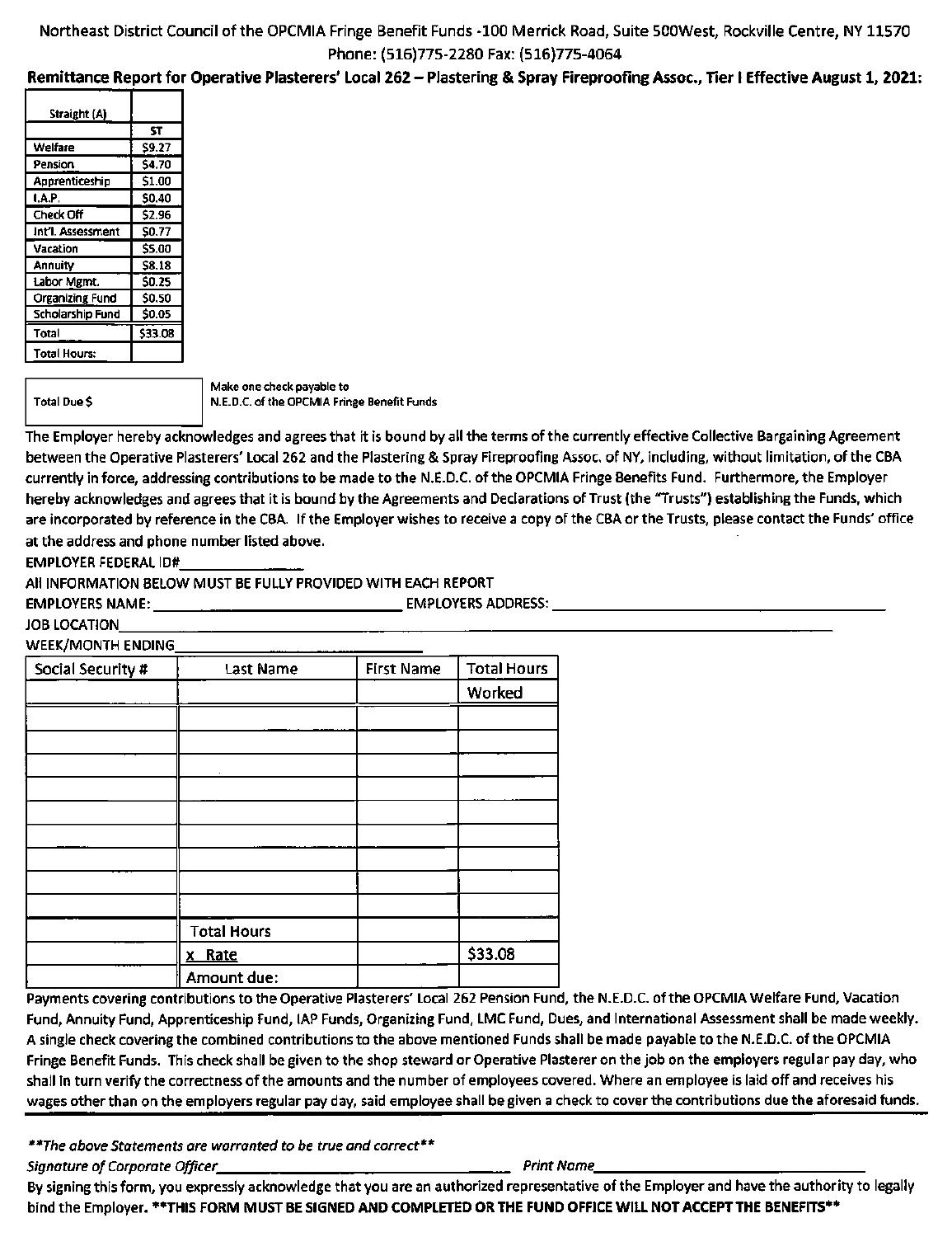### Northeast District Council of the OPCMIA Fringe Benefit Funds -100 Merrick Road, Suite SOOWest, Rockville Centre, NY 11570 Phone: (516)775-2280 Fax: (516)775-4064

Remittance Report for Operative Plasterers' Local 262-Plaster. & Spray Fireproof. Assoc. Tier I Apprentice,

| <b>Effective August 1, 2021:</b> |  |  |
|----------------------------------|--|--|
|----------------------------------|--|--|

| Percentage | Total        | x Rate  | Amount |
|------------|--------------|---------|--------|
|            | <b>Hours</b> |         | Due    |
| 55%        |              | \$20.50 |        |
| 60%        |              | \$21.86 |        |
| 70%        |              | \$24.63 |        |
| 75%        |              | \$26.01 |        |

The Employer hereby acknowledges and agrees that it is bound by all the terms of the currently effective Collective Bargaining Agreement between the Operative Plasterers' Local 262 and the Plastering & Spray Fireproofing Assoc. of NY, including, without limitation, of the CBA currently in force, addressing contributions to be made to the N.E.D.C. of the OPCMIA Fringe Benefits Fund. Furthermore, the Employer hereby acknowledges and agrees that it is bound by the Agreements and Declarations of Trust (the "Trusts") establishing the Funds, which are incorporated by reference in the CBA. If the Employer wishes to receive a copy of the CBA or the Trusts, please contact the Funds' office at the address and phone number listed above.

EMPLOYER FEDERAL ID#

All INFORMATION BELOW MUST BE FULLY PROVIDED WITH EACH REPORT-

| <b>EMPLOYERS NAME:</b> |           |            | <b>EMPLOYERS ADDRESS:</b> |  |
|------------------------|-----------|------------|---------------------------|--|
| JOB LOCATION           |           |            |                           |  |
| <b>WEEK ENDING</b>     |           |            |                           |  |
| Social Security #      | Last Name | First Name | Total Hours               |  |
|                        |           |            |                           |  |

| Social Security # | Last Name | First Name  | Total Hours       |
|-------------------|-----------|-------------|-------------------|
|                   |           |             | Worked            |
|                   |           |             |                   |
|                   |           |             |                   |
|                   |           |             |                   |
|                   |           |             |                   |
|                   |           |             |                   |
|                   |           |             |                   |
|                   |           |             |                   |
|                   |           |             |                   |
|                   |           |             |                   |
|                   |           | X Rate      | <b>Amount Due</b> |
|                   |           | 55% \$20.50 |                   |
|                   |           | 60% \$21.86 |                   |
|                   |           | 70% \$24.63 |                   |
|                   |           | 75% \$26.01 |                   |

Payments covering contributions to the Operative Plasterers' Local 262 Pension Fund, the N.E.D.C. of the OPCMIA Welfare Fund, Vacation Fund, Annuity Fund, Apprenticeship Fund, Organizing Fund, lAP Funds, LMC Fund, Dues, and International Assessment shall be made weekly. A single check covering the combined contributions to the above mentioned Funds shall be made payable to the N.E.D.C. of the OPCMIA Fringe Benefit Funds. This check shall be given to the shop steward or Operative Plasterer on the job on the employers regular pay day, who shall In turn verify the correctness of the amounts and the number of employees covered. Where an employee is laid off and receives his wages other than on the employers regular pay day, said employee shall be given a check to cover the contributions due the aforesaid funds.

\*\*The above Statements are warranted to be true and correct\*\*

Signature of Corporate Officer Print Name

By signing this form, you expressly acknowledge that you are an authorized representative of the Employer and have the authority to legally bind the Employer.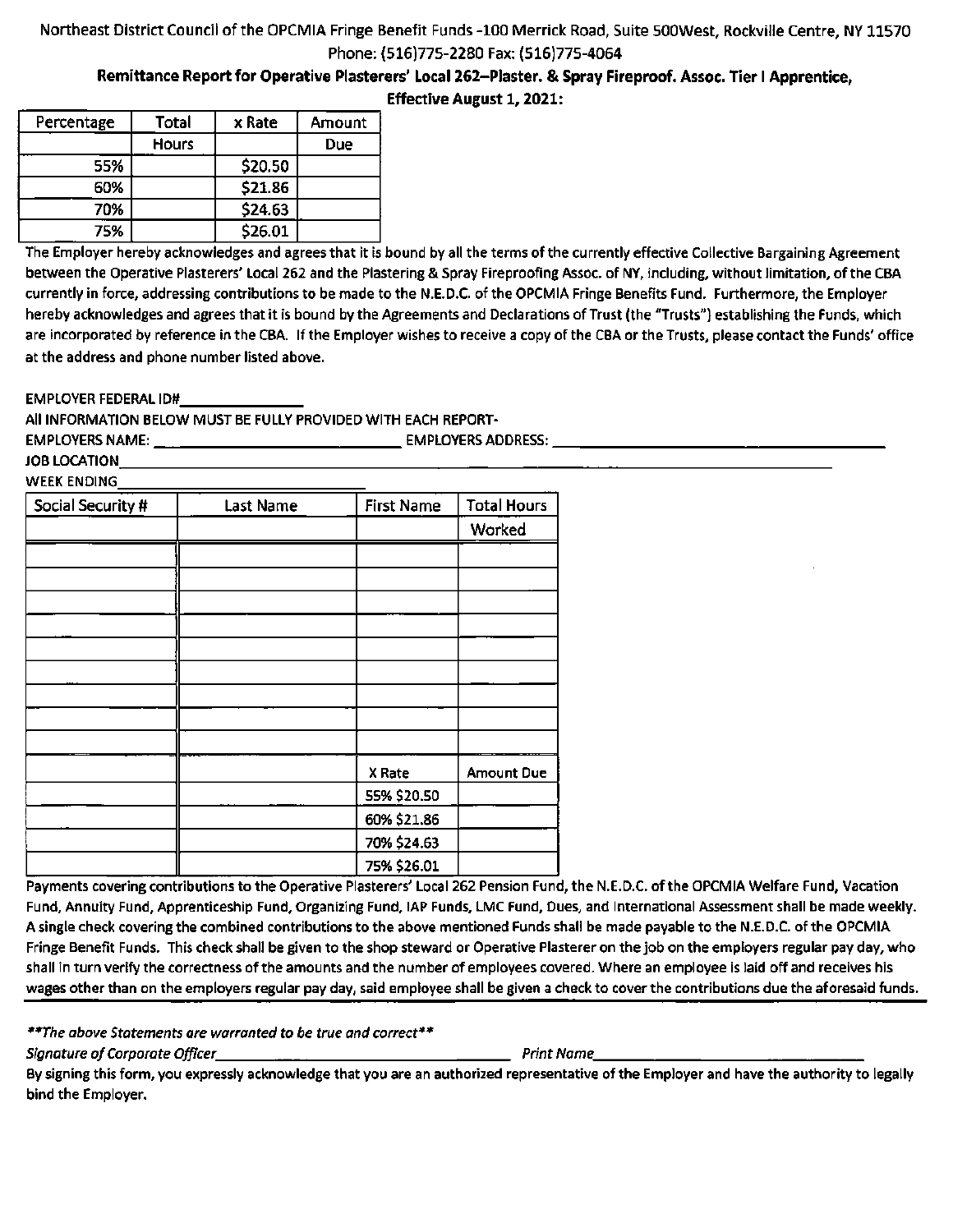## Plasterers' Local 262

150-50 14"' Road, Whitestone, NY 11357 Plastering & Spray Fireproofing Assoc. of NY Tier 11 Wage & Benefits

August 1,2021 - July 31,2022

June 2021

Dear Contributing employer.

Please be advised, there is an increase to the Plasterers' benefit package effective, Aug. 1, 2021. This is the increase for Local 262's current Collective Bargaining Agreement. \*\*\*Please note Vacation Fund, Organizing Fund, Dues Check off, International Check off & Scholarship Fund are to be included in the wages, taxed, then deducted from the wages and added to the benefits\*\*\*

|             | Journeyperson                   |         |             | 50% Apprentice                  |         |
|-------------|---------------------------------|---------|-------------|---------------------------------|---------|
| <b>Wage</b> | Benefit Breakdown               | Amount  | <b>Wage</b> | <b>Breakdown</b>                | Amount  |
| \$31.00     | Welfare                         | \$8.95  | \$15.50     | Welfare                         | \$8.95  |
|             | <b>Annuity</b>                  | \$1.00  |             | Annuity                         | \$0.50  |
|             | Vacation                        | \$0.75  |             | Vacation                        | \$0.38  |
|             | Pension                         | \$2.30  |             | <b>Pension</b>                  | \$1.15  |
|             | Apprenticeship                  | \$0.50  |             | Apprenticeship                  | \$0.50  |
|             | <b>Industry Advancement</b>     | \$0.40  |             | <b>Industry Advancement</b>     | \$0.00  |
|             | Labor Management                | \$0.10  |             | Labor Management                | \$0.00  |
|             | <b>Organizing Fund</b>          | \$0.50  |             | <b>Organizing Fund</b>          | \$0.26  |
|             | Dues Check Off                  | \$2.96  |             | Dues Check Off                  | \$0.00  |
|             | Scholarship Fund                | \$0.05  |             | Scholarship Fund                | \$0.03  |
|             | <b>International Assessment</b> | \$0.47  |             | <b>International Assessment</b> | \$0.29  |
|             |                                 | \$17.98 |             |                                 | \$12.06 |

|             | 60% Apprentice              |               |         | <b>70% Apprentice</b>           |               |
|-------------|-----------------------------|---------------|---------|---------------------------------|---------------|
| <b>Wage</b> | <b>Breakdown</b>            | <b>Amount</b> | Wage    | <b>Breakdown</b>                | <b>Amount</b> |
| \$18.60     | Welfare                     | \$8.95        | \$21.70 | Welfare                         | \$8.95        |
|             | Annuity                     | \$0.60        |         | <b>Annuity</b>                  | \$0.70        |
|             | Vacation                    | \$0.45        |         | Vacation                        | \$0.53        |
|             | <b>Pension</b>              | \$1.38        |         | Pension                         | \$1.61        |
|             | Apprenticeship              | \$0.50        |         | Apprenticeship                  | \$0.50        |
|             | <b>Industry Advancement</b> | \$0.00        |         | <b>Industry Advancement</b>     | \$0.00        |
|             | Labor Management            | \$0.00        |         | <b>Labor Management</b>         | \$0.00        |
|             | <b>Organizing Fund</b>      | \$0.30        |         | <b>Organizing Fund</b>          | \$0.36        |
|             | Dues Check Off              | \$1.28        |         | Dues Check Off                  | \$1.50        |
|             | <b>Scholarship Fund</b>     | \$0.03        |         | Scholarship Fund                | \$0.04        |
|             | International Assessment    | \$0.32        |         | <b>International Assessment</b> | \$0.36        |
|             |                             | \$13.81       |         |                                 | \$14.55       |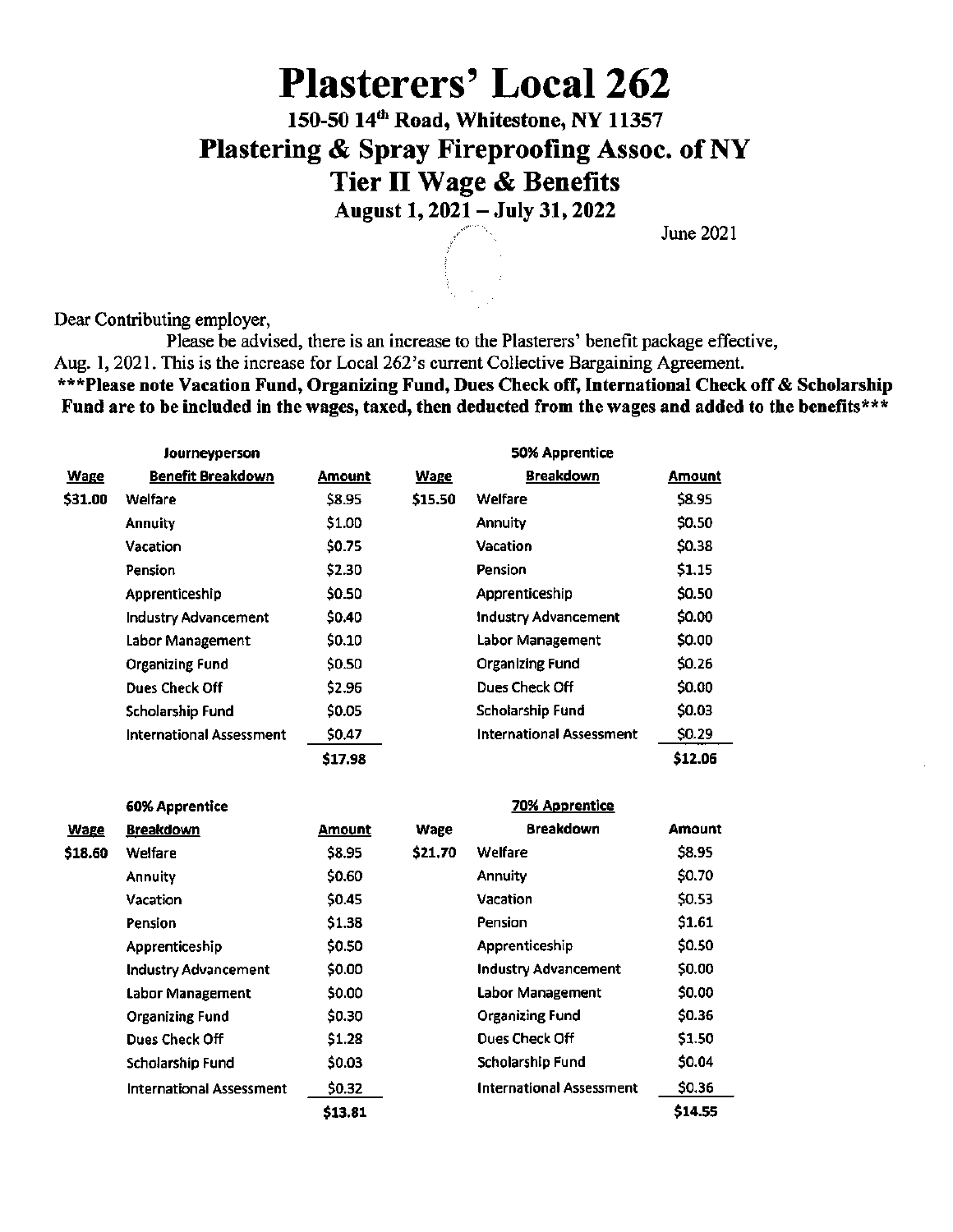### Remittance Report for Operative Plasterers' Local 262 - Plastering & Spray Fireproofing Assoc., Tier II

Effective August 1, 2021:

| \$8.95       |
|--------------|
| \$2.30       |
| \$0.50       |
| \$0.40       |
| \$2.96       |
| \$0.47       |
| \$0.75       |
| \$1.00       |
| <b>SO.10</b> |
| \$0.50       |
| \$0.05       |
| \$17.98      |
|              |
|              |

Total Due \$

Make one check payable to N.E.D.C. of the OPCMIA Fringe Benefit Funds

The Employer hereby acknowledges and agrees that it is bound by all the terms of the currently effective Collective Bargaining Agreement between the Operative Plasterers' Local 262 and the Plastering & Spray Fireproofing Assoc. of NY, including, without limitation, of the CBA currently in force, addressing contributions to be made to the N.E.D.C. of the OPCMIA Fringe Benefits Fund. Furthermore, the Employer hereby acknowledges and agrees that it is bound by the Agreements and Declarations of Trust (the "Trusts") establishing the Funds, which are incorporated by reference in the CBA. If the Employer wishes to receive a copy of the CBA or the Trusts, please contact the Funds' office at the address and phone number listed above.

EMPLOYER FEDERAL ID#

All INFORMATION BELOW MUST BE FULLY PROVIDED WITH EACH REPORT

EMPLOYERS NAME: EMPLOYERS ADDRESS:

| JOB LOCATION      |                    |                   |                    | WEEK/MONTH ENDING |
|-------------------|--------------------|-------------------|--------------------|-------------------|
| Social Security # | <b>Last Name</b>   | <b>First Name</b> | <b>Total Hours</b> |                   |
|                   |                    |                   | Worked             |                   |
|                   |                    |                   |                    |                   |
|                   |                    |                   |                    |                   |
|                   |                    |                   |                    |                   |
|                   |                    |                   |                    |                   |
|                   |                    |                   |                    |                   |
|                   |                    |                   |                    |                   |
|                   |                    |                   |                    |                   |
|                   |                    |                   |                    |                   |
|                   |                    |                   |                    |                   |
|                   | <b>Total Hours</b> |                   |                    |                   |
|                   | x Rate             |                   | \$17.98            |                   |
|                   | Amount due:        |                   |                    |                   |

Payments covering contributions to the Operative Plasterers' Local 262 Pension Fund, the N.E.D.C. of the OPCMIA Welfare Fund, Vacation Fund, Annuity Fund, Apprenticeship Fund, lAP Funds, Organizing Fund, LMC Fund, Dues, and International Assessment shall be made weekly. A single check covering the combined contributions to the above mentioned Funds shall be made payable to the N.E.D.C. of the OPCMIA Fringe Benefit Funds. This check shall be given to the shop steward or Operative Plasterer on the job on the employers regular pay day, who shall in turn verify the correctness of the amounts and the number of employees covered. Where an employee is laid off and receives his wages other than on the employers regular pay day, said employee shall be given a check to cover the contributions due the aforesaid funds.

\*\*The above Statements are warranted to be true and correct\*\*

Signature of Corporate Officer Prince Assessment Department of Corporate Officer Prince Print Name

By signing this form, you expressly acknowledge that you are an authorized representative of the Employer and have the authority to legally bind the Employer. \*\*THIS FORM MUST BE SIGNED AND COMPLETED OR THE FUND OFFICE WILL NOT ACCEPT THE BENEFITS\*\*